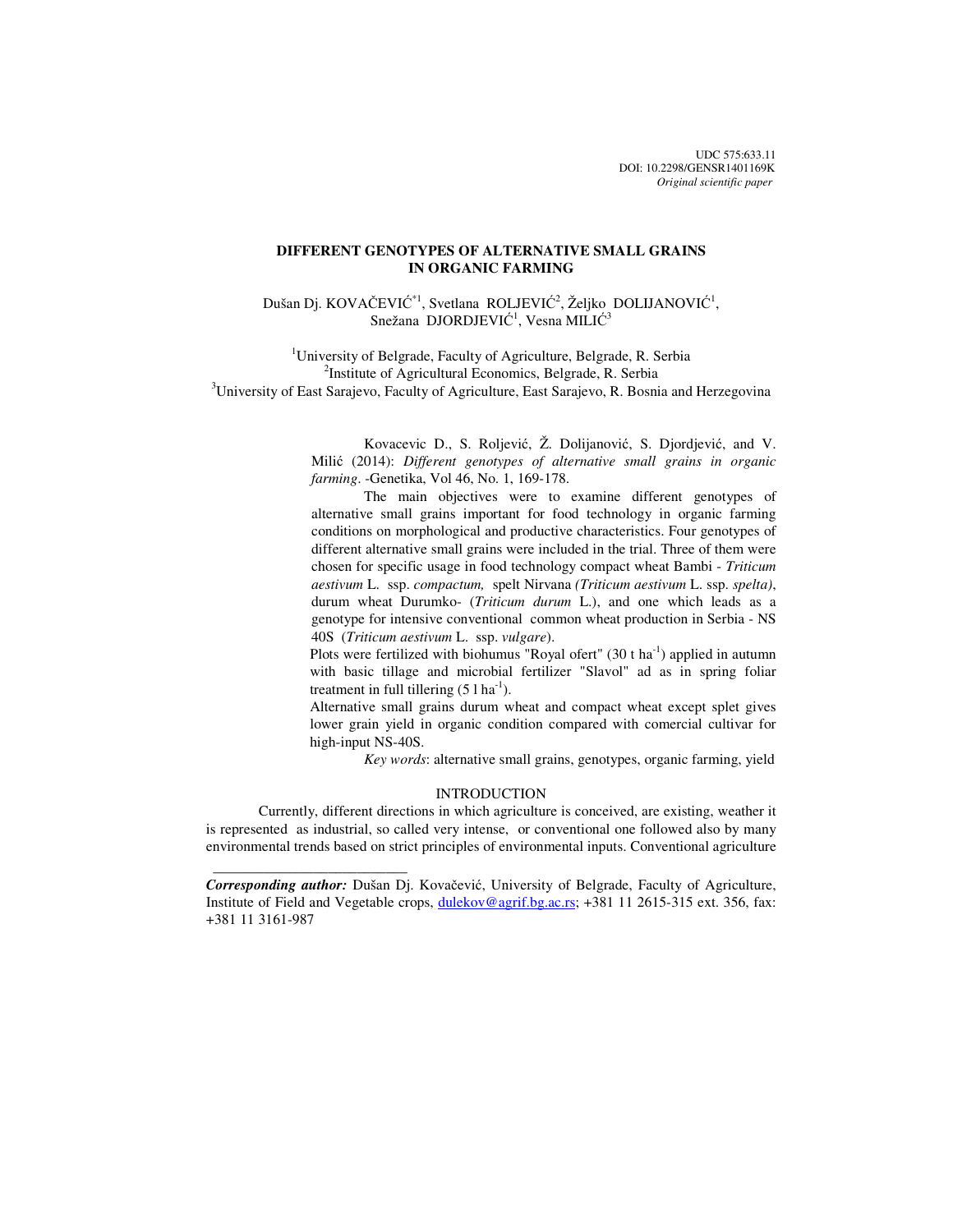has a duty to ensure maximum production in terms of quantity and quality at the lowest cost. For these purposes, a variety of cultural practices are available, sometimes with many negative longterm effects in agroecosystems, in addition to the expected positive effects (KOVACEVIC *et al*., 2010).

Organic farming is one of the most interesting current trends in agriculture entirely based on ecological principles and the absence of agricultural chemicals use (pesticides, fertilizers, antibiotics, hormones, GMOs, etc. The Republic of Serbia has significant natural resources and favorable conditions for agricultural production, which can meet the basic requirements for the establishment of organic farming, due to less contamination of soil and water, and to less use of pesticides and other chemicals. Organic production is characterized by a certain transition period of conversion, greater biodiversity, changed agricultural practices and the necessary certification. (KOVACEVIC and LAZIC, 2012).

However, when it comes to organic field production it is necessary to choose field types of plants without normal use (alternative), suitable for this type of production (PEARSON *et al*., 2004; BAVEC, and BAVEC, 2007; MALESEVIC *et al*., 2010). The highest yielding cultivars with best quality in conventional systems are not the highest yielding cultivars with the best quality in organic systems, would suggest the need for breeding and selection under organic conditions (MURPHY *et al.,* 2007). Some of these grains may be of local significance or of limited markets, and some are interesting on the so oriented farms (KOVACEVIC *et al*., 2011).

The main objectives were to examine different genotypes of alternative small grains important for food technology in organic farming conditions on morphological and productive characteristics.

## MATERIALS AND METHODS

Investigation of different genotypes alternatives types of small grains in organic condition was conducted on Radmilovac experimental station of the Faculty of Agriculture in Belgrade during vegetation seasons 2006/07 and 2006/08.

A factor in this study, is represented by different genotypes of winter wheat, of which three are, so called, alternative grains - wheat varieties of different types of special purpose (Bambi, Nirvana, Durumko) and one ordinary baking soft wheat cultivar NS 40S bred primarily for conventional intensive production.

The basic characteristics of the genotypes of different types of wheat are as follows:

G1 - NS 40S, medium early baking genotype of common wheat *Triticum aestivum* ssp. *vulgare* has been selected primarily for conventional intensive production leading cultivar for conventional production in Serbia NS 40S - good resistance to winter frost, drought tolerant, high yield potential, high-quality Class  $B_1 - B_2$ .

G2 – Bambi, late varieties of compact wheat *Triticum aestivum* ssp. *compactum*, winter frost resisted with a booted grain. Bambi is intended exclusively for preparing tea and hard biscuits.

 $G_3$  – Nirvana, late varieties of spelt wheat *Triticum spelta*, winter frost resisted with a booted grain. This genotype of wheat is used for making special bread that is digested much faster than one made of the regular wheat.

G4 – Durumko, winter - spring durum wheat *Triticum durum*. Genotype durumko is intended exclusively for making pasta, spaghetti, macaroni, etc. Since it is optional can be sown from early October to mid - February.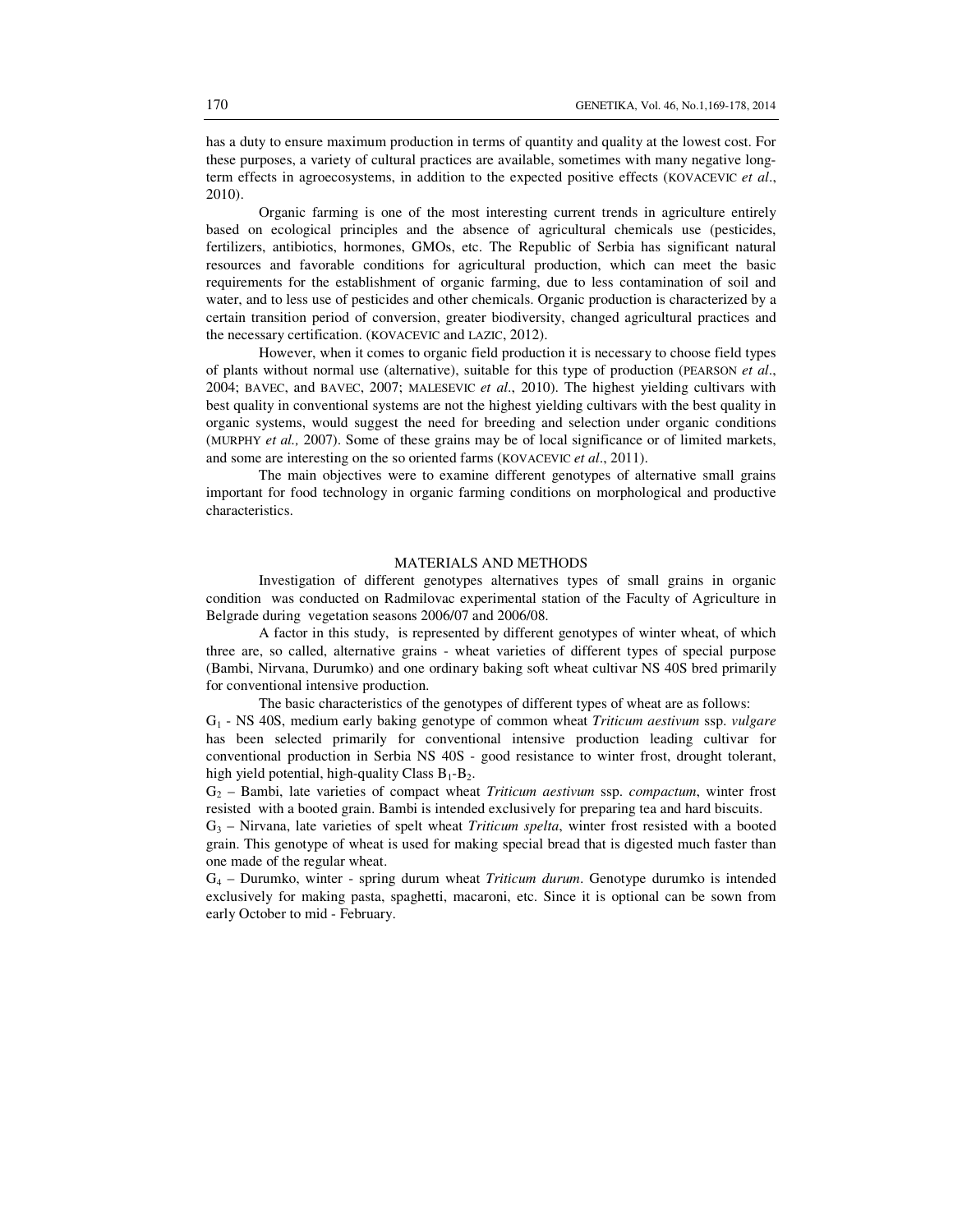The experiment, in addition to control  $(F_0)$ , has examined two variants with factor  $(F)$ :  $F_1$ - fertilization by biohumus and microbiological fertilizer during recharging (30 t ha<sup>-1</sup> + 5 l ha<sup>-1</sup> Slavol).

F<sub>2</sub> - fertilization of a microbial inoculant - 5 1 ha<sup>-1</sup> prep. "Slavol" (*Bacillus megaterium* - 10<sup>6</sup> cm<sup>-</sup> <sup>3</sup>, Bacillus licheniformis 10<sup>6</sup>cm<sup>-3</sup>, Bacillus suptilis - 10<sup>6</sup> cm<sup>-3</sup>, Azotobacter chtoococcum - 10<sup>-6</sup> cm<sup>-</sup>  $3$ , *Azotobacter vinelandi*- 10<sup>6</sup> cm<sup>-3</sup>, *Derxia* sp. 10<sup>6</sup>cm<sup>-3</sup>. Auxin activity that corresponds to the activities of indole - 3 - acetic acid (IAA) in the range of 0.01-0.1 mg  $L^{-1}$ . .

Sowing was done at the end of the second week of October. In both years for planting the original seed of the Institute for Small Grains/Institute of Field and Vegetable Crops in Novi Sad has been used.

The experiment was conducted under 4-yr crop rotations that included dismissal of crops in the following order: maize - winter wheat - spring barley + red clover - red clover, where legumes red clover was nitrogen source. The previous crop every year to winter wheat was maize.

After the harvest, the grain yield was measured by elemental plots immediately after threshing and reduced to a moisture level of 14%. Samples were taken among 10 plants in four replications for measuring productive characteristics of the plant (stem height, spike length, number of spikes, number of grains in spike, harvest index) and yield per hectare.

Statistical analysis of data for all traits was performed using analysis of variance for factorial experiments at two different growing seasons. For individual comparisons, we used the LSD test. Correlation analysis was performed by Statistica 6.0 package to determine the relationship among the characters according to Pearson method.

#### **Meteorological conditions**

Meteorological conditions during the study period at the experimental field "Radmilovac" in the period 2006/07-2007/08 are shown in the table below.

Meteorological conditions during the study period had a significant influence on the formation of high yields of wheat. The data in Table 1, shows that the first year examination 2006/07 period was much worse comparing to the second one. It is characterized by low rainfall during the winter months and more modest amounts in the spring period. The lack of moisture in the soil especially in April and increased rainfall in June, had an influence on the reduction of yield in that year. The second year of trials had more favorable temperature conditions and a better distribution of rainfall per month for important critical period for moisture corn compared to the initial year.

| Year    | Temp/         |      | Months |     |         |     |      |      |      |      |       | Average/ |
|---------|---------------|------|--------|-----|---------|-----|------|------|------|------|-------|----------|
|         | Precipitation | X    | XI     | XII | $\perp$ | П   | Ш    | IV   |      | VI   | VII   | summ     |
| 2006/07 | $^0C$         | 16.1 | 9.6    | 4.7 | 7.9     | 7.8 | 10.8 | 14.7 | 19.8 | 24.4 | -26.9 | 14.3     |
|         | mm            | 21   | 25     | 48  | 36      | 53  | 100  | 4    | 79   | 108  | 18    | 492.0    |
| 2007/08 | $^{0}C$       | 12.1 | 5.6    | 1.5 | 3.4     | 6.6 | 9.8  | 14.2 | 19.3 | 23.0 | 23.6  | 11.9     |
|         | mm            | 104  | 131    | 34  | 42      | 10  | 79   | 35   | 61   | 45   | 64    | 605.0    |

*Table 1. Mean monthly temperature (<sup>0</sup>C) and monthly precipitation summ (mm) in Belgrade*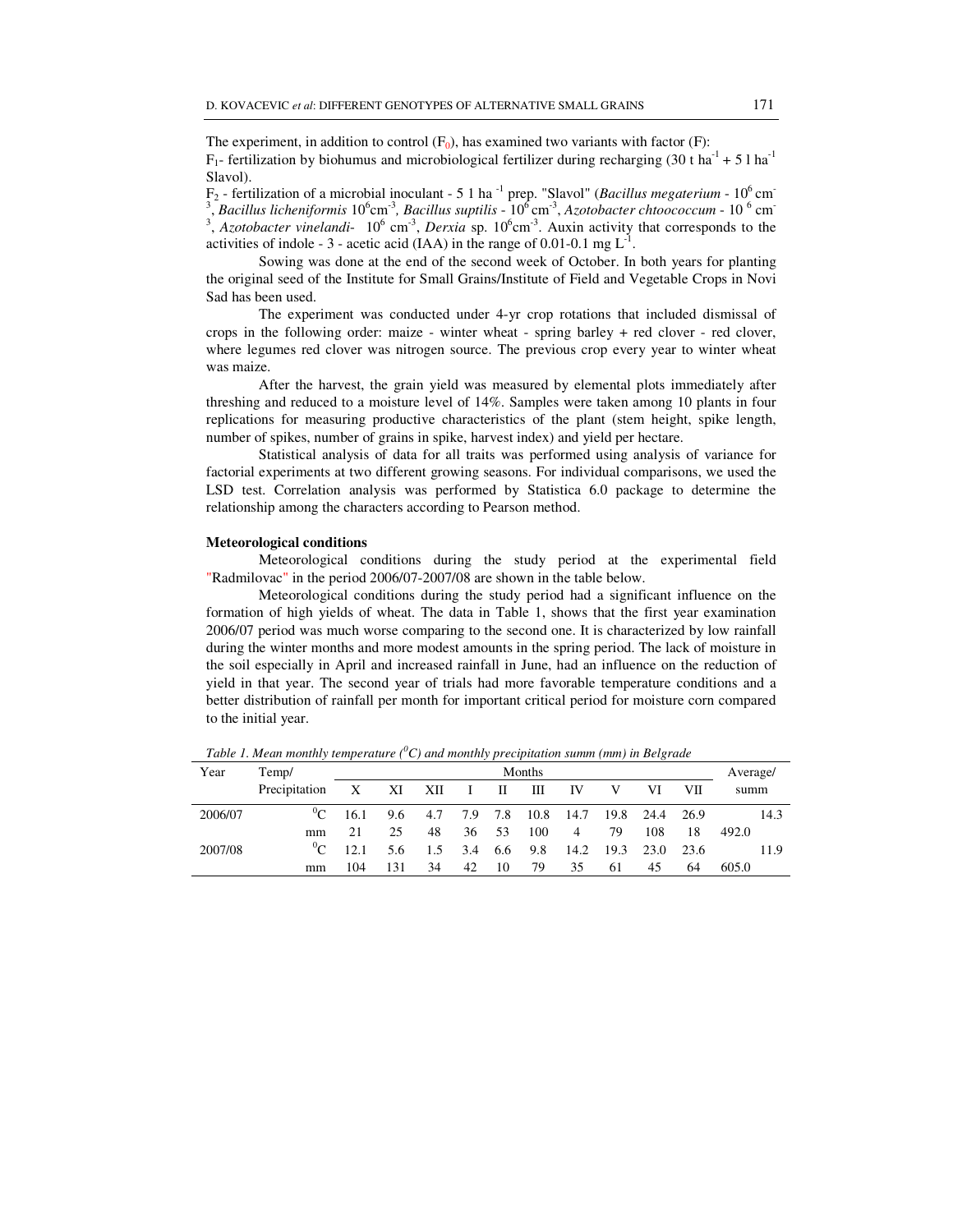#### RESULTS AND DISCUSSION

Breeding programs dedicated to organic agriculture would focus on traits including improved nitrogen and nutrient efficiency, adaption to soil microbes, improved competitiveness against weeds and resistance to insects and diseases currently controlled with chemical pesticides with the incorporation of these traits into high yielding cultivars, organic agriculture will be better equipped to realize its full potential as a viable alternative to conventional agriculture (MURPHY *et.al.,* 2007; PRZYSTALSKI *et al*., 2008). The transition to new technologies with lower investments, as the case in the organic production of winter wheat and other grain alternative is unthinkable without the new varieties. The initial approach and criteria in the ideo/types varieties design for such a change to the conditions must be different from the present.

New varieties must have a greater resistance to abiotic and biotic stress conditions, more efficient uptake of mineral nutrients and better exploit of the existing environmental conditions. Since the problems of weeds in organic crop production are more pronounced if it is the initial criteria, it is certain that sorts incurred by this means should be selected, based on other grounds (BERENJI, 2009).

Many alternative grains may well be successful in our environmental conditions as indicated by our research. Each genotype has a morphological characteristic, the need for different vegetation factors, usage, etc. like any other commercial crop. Placing the individual genotypes in terms of organic cultivation technology, we have examined their response through measurement of morphological and productive traits. Test results of morphological and productive characteristics of different wheat genotypes are shown in Tables 2 to 7.

|  |  |  | Table 2. Steam height, cm |  |
|--|--|--|---------------------------|--|
|--|--|--|---------------------------|--|

| Year/          |                 | 2006/07      |             | Average            |                 | 2007/08         |                 | Average         | Average |  |
|----------------|-----------------|--------------|-------------|--------------------|-----------------|-----------------|-----------------|-----------------|---------|--|
| Genotype       | $F_0$           |              | F,          | G                  | $F_0$           | F               | F,              | G               |         |  |
| $G_1$          | 60.66           | 65.81        | 62.60       | $63.03^{\rm a}$    | 61.86           | 66.60           | 68.15           | $65.54^{\rm a}$ | 64.28   |  |
| G <sub>2</sub> | 59.46           | 73.64        | 65.73       | 66.28 <sup>a</sup> | 73.57           | 75.76           | 76.94           | $75.43^{b}$     | 70.85   |  |
| G <sub>3</sub> | 75.80           | 75.31        | 87.79       | 79.64 <sup>b</sup> | 86.13           | 91.56           | 87.42           | $88.37^{\circ}$ | 84.00   |  |
| $G_4$          | 66.05           | 65.52        | 68.06       | $66.58^{\rm a}$    | 71.88           | 63.45           | 65.67           | $65.89^{a}$     | 66.23   |  |
| Average F      | $65.49^{\rm a}$ | $70.10^{ba}$ | $71.05^{b}$ | 68.88              | $72.53^{\rm a}$ | $74.35^{\circ}$ | $74.55^{\rm a}$ | 73.81           | 71.34   |  |

G-genotypes (G<sub>1</sub>.NS 40 s, G<sub>2</sub> -Bambi, G<sub>3</sub> -Nirvana, G<sub>4</sub> -Durumko); F-fertilizers (F<sub>0</sub> control, F<sub>1</sub> organic + microbiological fertilizer,  $F_2$  microbiological fertilizer); Means that columns followed by the same letter are not significantly different according to Fisher's protected LSD values (P=0.05)

On average, tree height varied from  $64.28$  cm  $(G_1)$  to  $84.0$  cm  $(G_3)$ . The fertilizer increased the height of the tree, especially in the unfavorable weather conditions in the first year of investigation (table 2).

Spike length depended on the investigation genotype in both years, and the fertilizer, has no affected on this characteristic (table 3). Best class occurs by spelt wheat (variety Nirvana) and the shortest compact wheat.

Number of spikelets was trait that most minimally varied depending on the investigation factors. In both years, the largest number of spikelets was obtained by compact wheat, but in this species, as with other genotypes it was not significantly changed depending on the applied fertilizer (table 4).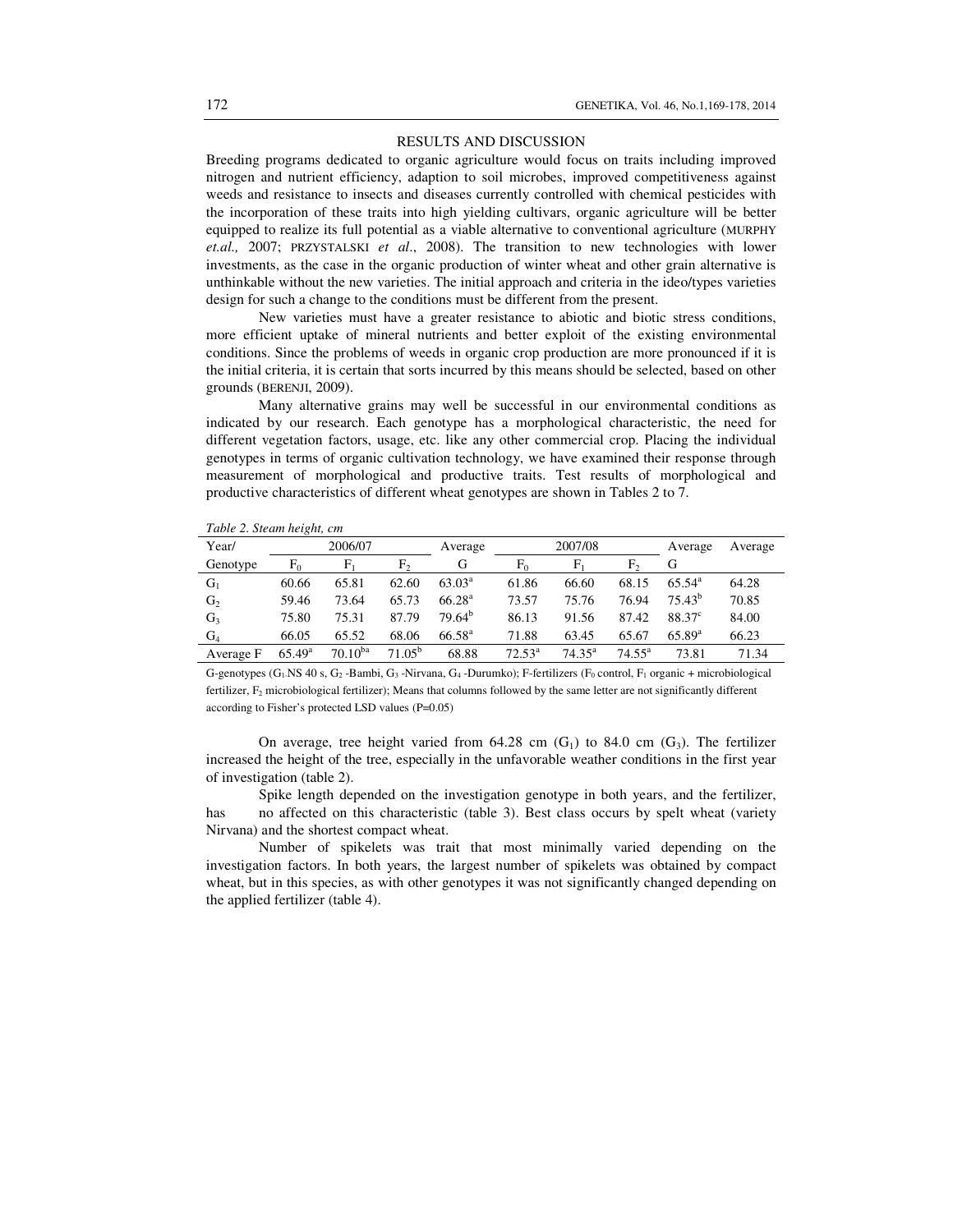Separate breeding for high and low fertilizer inputs may be required when genotype-byfertilizer interaction involving rank-change occurs entailing additional resource commitments (SINEBO *et al*., 2002)

| Tubic J. Spine tengin, em |                |                |                |                    |            |                |                |                 |         |  |
|---------------------------|----------------|----------------|----------------|--------------------|------------|----------------|----------------|-----------------|---------|--|
| Year/                     |                | 2006/07        |                | Average            |            | 2007/08        |                | Average         | Average |  |
| Genotype                  | $F_0$          | F,             | F,             | G                  | $F_0$      | F              | F <sub>2</sub> | G               |         |  |
| $G_1$                     | 6.75           | 8.00           | 7.74           | 7.49 <sup>a</sup>  | 8.07       | 9.19           | 7.83           | $8.26^{\circ}$  | 7.87    |  |
| G <sub>2</sub>            | 3.92           | 4.03           | 3.91           | $3.96^{b}$         | 3.93       | 4.09           | 3.82           | $3.95^{b}$      | 3.95    |  |
| $G_3$                     | 11.97          | 9.97           | 11.94          | 11.19 <sup>c</sup> | 11.96      | 12.22          | 12.82          | $12.34^{\circ}$ | 11.76   |  |
| $G_4$                     | 6.57           | 7.15           | 7.76           | $7.15^{\rm a}$     | 7.57       | 7.44           | 8.09           | $7.70^{\rm a}$  | 7.42    |  |
| Average F                 | $7.30^{\rm a}$ | $7.20^{\rm a}$ | $7.83^{\rm a}$ | 7.44               | $7.89^{a}$ | $8.16^{\rm a}$ | $8.14^{\rm a}$ | 8.06            | 7.75    |  |
|                           |                |                |                |                    |            |                |                |                 |         |  |

*Table 3. Spike length, cm* 

G-genotypes (G<sub>1</sub>.NS 40 s, G<sub>2</sub> -Bambi, G<sub>3</sub> -Nirvana, G<sub>4</sub> -Durumko); F-fertilizers (F<sub>0</sub> control, F<sub>1</sub> organic + microbiological fertilizer, F2 microbiological fertilizer); Means that columns followed by the same letter are not significantly different according to Fisher's protected LSD values (P=0.05)

*Table 4. Number of spikelet* 

| Year/          |                 | 2006/07         |                 | Average         |                 | 2007/08         |                 | Average         | Average |
|----------------|-----------------|-----------------|-----------------|-----------------|-----------------|-----------------|-----------------|-----------------|---------|
| Genotype       | F٥              |                 | $F_{2}$         | G               | F۵              |                 | F,              |                 |         |
| $G_1$          | 15.40           | 18.00           | 18.03           | $17.14^a$       | 17.86           | 19.70           | 18.40           | $18.66^a$       | 17.90   |
| G <sub>2</sub> | 20.90           | 22.13           | 20.73           | $21.26^{b}$     | 19.60           | 21.43           | 20.93           | $20.66^{ba}$    | 20.96   |
| G <sub>3</sub> | 18.20           | 15.10           | 18.26           | $17.19^{\rm a}$ | 19.03           | 19.10           | 20.16           | $19.43^{\rm a}$ | 18.31   |
| $G_4$          | 18.00           | 19.06           | 19.06           | $18.71^{ba}$    | 18.00           | 18.60           | 19.06           | $18.56^{\rm a}$ | 18.63   |
| Average F      | $18.13^{\rm a}$ | $18.58^{\rm a}$ | $19.02^{\rm a}$ | 18.42           | $18.62^{\rm a}$ | $19.71^{\rm a}$ | $19.64^{\rm a}$ | 19.32           | 18.87   |

G-genotypes (G<sub>1</sub>-NS 40 s, G<sub>2</sub> -Bambi, G<sub>3</sub> -Nirvana, G<sub>4</sub> -Durumko); F-fertilizers (F<sub>0</sub> control, F<sub>1</sub> organic + microbiological fertilizer, F2 microbiological fertilizer); Means that columns followed by the same letter are not significantly different according to Fisher's protected LSD values (P=0.05)

|  | Table 5. Number of grains per spike |
|--|-------------------------------------|
|  |                                     |

|                | $\cdot$            |                    |                    |                    |                    |                 |                 |                    |         |
|----------------|--------------------|--------------------|--------------------|--------------------|--------------------|-----------------|-----------------|--------------------|---------|
| Year/          |                    | 2006/07            |                    | Average            |                    | 2007/08         |                 | Average            | Average |
| Genotype       | $F_0$              | F,                 | F,                 | G                  | $F_0$              | F,              | F <sub>2</sub>  | G                  |         |
| $G_1$          | 34.70              | 37.13              | 38.73              | $36.86^{\rm a}$    | 47.10              | 57.93           | 43.60           | $49.54^{b}$        | 43.20   |
| G <sub>2</sub> | 49.30              | 63.56              | 50.56              | 54.48 <sup>b</sup> | 53.60              | 66.33           | 59.20           | 59.71 <sup>a</sup> | 57.09   |
| G <sub>3</sub> | 30.90              | 22.63              | 32.20              | $28.58^{ba}$       | 32.43              | 33.73           | 39.06           | $35.08^{\circ}$    | 31.83   |
| $G_4$          | 31.80              | 40.83              | 41.73              | $38.12^a$          | 46.50              | 41.33           | 51.76           | $46.53^{bd}$       | 42.32   |
| Average F      | 36.67 <sup>a</sup> | 41.04 <sup>a</sup> | 40.81 <sup>a</sup> | 39.51              | 44.91 <sup>a</sup> | $49.83^{\circ}$ | $48.41^{\circ}$ | 47.71              | 43.61   |

G-genotypes (G<sub>1</sub>.NS 40 s, G<sub>2</sub> -Bambi, G<sub>3</sub> -Nirvana, G<sub>4</sub> -Durumko); F-fertilizers (F<sub>0</sub> control, F<sub>1</sub> organic + microbiological fertilizer, F2 microbiological fertilizer); Means that columns followed by the same letter are not significantly different according to Fisher's protected LSD values (P=0.05)

Number of grains per spike was statistically significantly varied depending on the genotype. Due to this effect of genotype statistical significance in interaction with other factors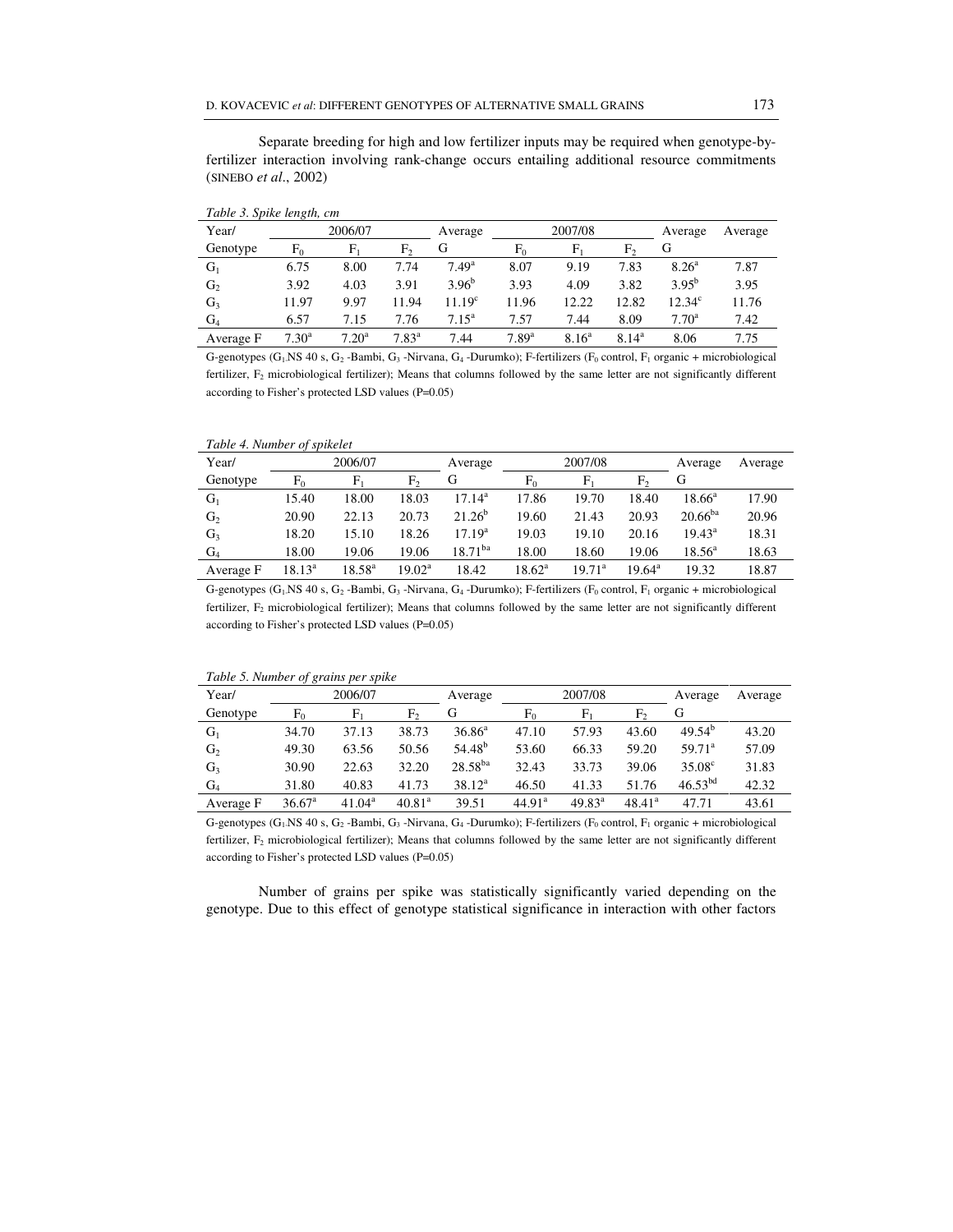investigated was found (table 8). Differences between individual genotype were highly significant in the investigation for both years. If we look at the average number of grains per spike for a two-year period (Table 5), we find it smallest at spelled wheat (31.83).

Harvest index depended on genotype, showing the highest value obtained from spelt and lowest with compact wheat in both years of investigation. Fertilization with organic and microbial fertilizers compared to the control led to a small increase in the value of harvest index, but significant differences obtained were not statistically significant (table 6).

| Year/          |                    | 2006/07            |                 | Average         |             | 2007/08     |                    | Average            | Average |
|----------------|--------------------|--------------------|-----------------|-----------------|-------------|-------------|--------------------|--------------------|---------|
| Genotype       | $F_0$              | F,                 | F,              | G               | F۵          | E.          | F,                 | G                  |         |
| $G_1$          | 46.08              | 45.22              | 44.34           | $45.22^{\rm a}$ | 46.12       | 46.32       | 45.00              | $45.82^{\rm a}$    | 45.52   |
| G <sub>2</sub> | 42.51              | 41.49              | 40.80           | $41.62^{b}$     | 41.44       | 40.11       | 40.80              | $40.78^{b}$        | 41.20   |
| G3             | 46.26              | 46.93              | 46.25           | $46.48^{\rm a}$ | 46.99       | 47.10       | 47.01              | 47.03 <sup>a</sup> | 46.76   |
| $G_4$          | 42.18              | 45.09              | 42.84           | $43.37^{ab}$    | 44.98       | 44.79       | 45.46              | 45.08 <sup>a</sup> | 44.22   |
| Average F      | 44.26 <sup>a</sup> | 44.69 <sup>a</sup> | $43.56^{\circ}$ | 44.17           | $44.88^{a}$ | $44.58^{a}$ | 44.57 <sup>a</sup> | 44.68              | 44.42   |

*Table 6. Harvest index, %* 

G-genotypes (G<sub>1</sub>-NS 40 s, G<sub>2</sub> -Bambi, G<sub>3</sub> -Nirvana, G<sub>4</sub> -Durumko); F-fertilizers (F<sub>0</sub> control, F<sub>1</sub> organic + microbiological fertilizer, F2 microbiological fertilizer); Means that columns followed by the same letter are not significantly different according to Fisher's protected LSD values (P=0.05)

Factorial analysis of variance have showed that grain yields significantly depend on the chosen fertilizer. Combined application of organic fertilizer in the fall and microbial in the spring, the highest average yields of alternative wheat were obtained regularly. The yield obtained by this variant, compared to the other two variants of fertilization were highly significant.

From the genotypes, the highest yields were obtained by growing commercial varieties NS-40S, especially in terms of combined application of organic and microbial fertilizers in the second, a better year of study (table 7). Spelt wheat is second genotype by its yield, with a note that the yield of this genotype in the control plots were always the lowest.

| Year/          |            | 2006/07        |            | Average        |            | 2007/08        |                   | Average           | Average |
|----------------|------------|----------------|------------|----------------|------------|----------------|-------------------|-------------------|---------|
| Genotype       | $F_0$      | ${\rm F}_1$    | F,         | G              | $F_0$      | F,             | F,                | G                 |         |
| $G_1$          | 3.13       | 3.91           | 3.38       | $3.47^{\rm a}$ | 4.63       | 6.53           | 5.65              | $5.60^{\rm a}$    | 4.54    |
| G <sub>2</sub> | 2.25       | 2.59           | 2.96       | $2.60^{b}$     | 3.49       | 5.40           | 4.44              | $4.44^{b}$        | 3.52    |
| $G_3$          | 3.47       | 4.33           | 2.81       | $3.54^{\rm a}$ | 3.75       | 6.10           | 4.84              | 4.89 <sup>c</sup> | 4.22    |
| $G_4$          | 2.52       | 3.35           | 2.62       | $2.83^{b}$     | 3.78       | 5.22           | 3.97              | $4.32^{b}$        | 3.57    |
| Average F      | $2.84^{b}$ | $3.55^{\rm a}$ | $2.94^{b}$ | 3.11           | $3.91^{b}$ | $5.81^{\circ}$ | 4.73 <sup>c</sup> | 4.81              | 3.96    |

*Table 7. Grain yield, t ha-1* 

G-genotypes  $(G_1)$ NS 40 s,  $G_2$ -Bambi,  $G_3$ -Nirvana,  $G_4$ -Durumko); F-fertilizers (F<sub>0</sub> control, F<sub>1</sub> organic + microbiological fertilizer, F2 microbiological fertilizer); Means that columns followed by the same letter are not significantly different according to Fisher's protected LSD values (P=0.05)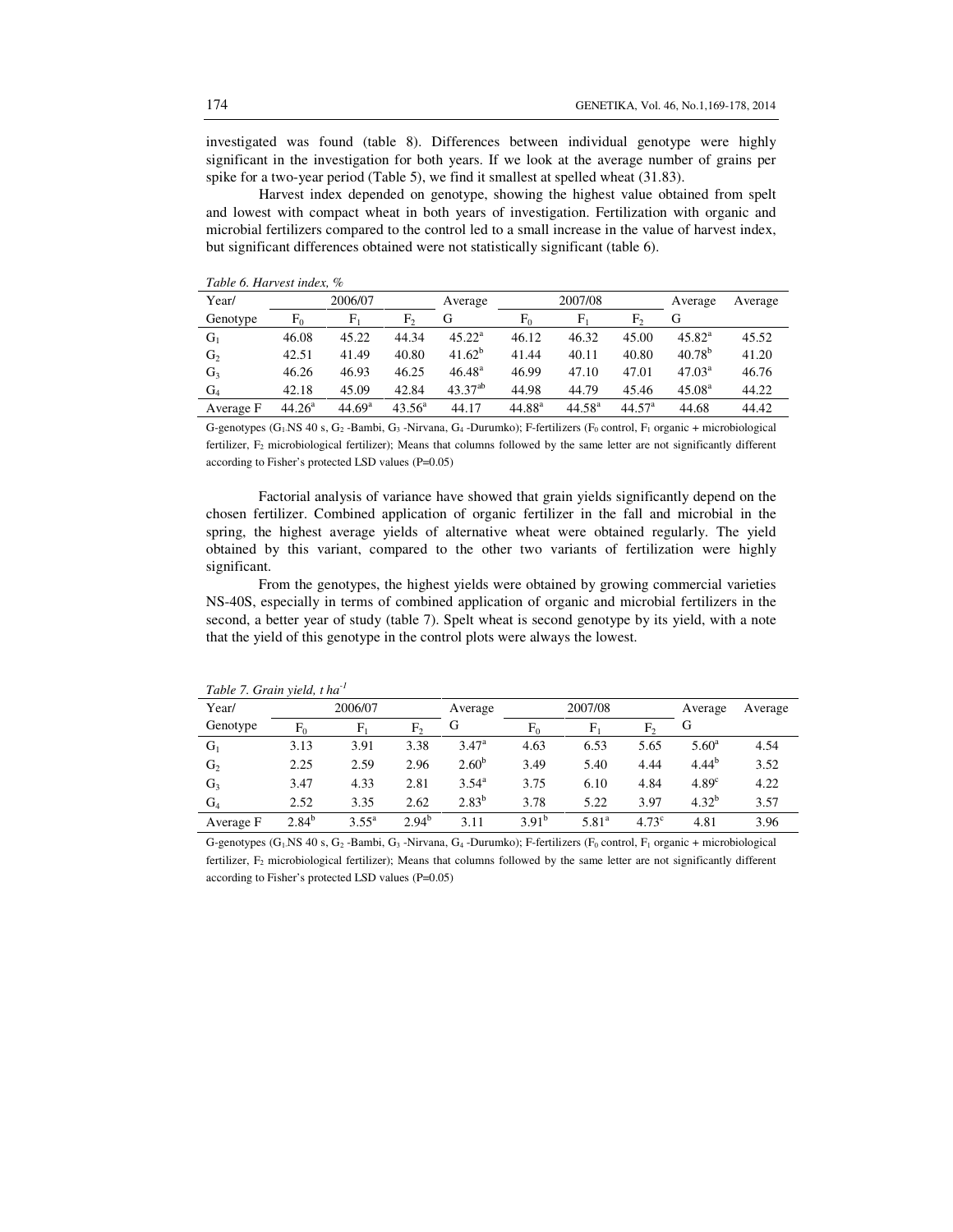|                  | Table 6. The statistical significance of afferences of the traits (F test and LSD test) |        |           |        |            |              |        |
|------------------|-----------------------------------------------------------------------------------------|--------|-----------|--------|------------|--------------|--------|
| Characteristics  | Year                                                                                    |        | 2006/07   |        |            | 2007/08      |        |
|                  | Factor                                                                                  | G      | F         | GF     | G          | $\mathbf{F}$ | GF     |
|                  | F test                                                                                  | ***    | $**$      | $\ast$ | ***        | ns           | ns     |
| Steam height     | $LSD$ 0.05                                                                              | 4.24   | 3.67      | 7.35   | 5.56       | 4.81         | 9.63   |
|                  | 0.01                                                                                    | 5.82   | 5.04      | 10.07  | 7.62       | 6.60         | 13.20  |
| Spike length     | F test                                                                                  | ***    | Ns        | *      | ***        | ns           | ns.    |
|                  | $LSD$ 0.05                                                                              | 0.75   | 0.65      | 1.30   | 1.03       | 0.89         | 1.78   |
|                  | 0.01                                                                                    | 1.03   | 0.89      | 1.79   | 1.41       | 1.22         | 2.44   |
| Number of        | F test                                                                                  | $**$   | <b>Ns</b> | ns.    | ns.        | ns           | ns.    |
| spikelet         | $LSD$ 0.05                                                                              | 1.54   | 1.33      | 2.67   | 1.84       | 1.59         | 3.19   |
|                  | 0.01                                                                                    | 2.11   | 1.83      | 3.66   | 2.52       | 2.18         | 4.37   |
| Number of        | F test                                                                                  | $**$   | Ns.       | *      | **         | ns           | $\ast$ |
| grains per spike | $LSD$ 0.05                                                                              | 5.88   | 5.09      | 10.19  | 6.15       | 5.33         | 10.66  |
|                  | 0.01                                                                                    | 8.06   | 6.98      | 13.97  | 8.44       | 7.31         | 14.61  |
| Harvest index    | F test                                                                                  | $\ast$ | Ns        | ns.    | $\ast\ast$ | ns           | ns.    |
|                  | $LSD$ 0.05                                                                              | 2.77   | 2.40      | 4.81   | 2.32       | 2.01         | 4.02   |
|                  | 0.01                                                                                    | 3.81   | 3.30      | 6.59   | 3.18       | 2.75         | 5.51   |
|                  | F test                                                                                  | *      | $\ast$    | ns.    | ***        | ***          | $\ast$ |
| Grain yield      | $LSD$ 0.05                                                                              | 0.608  | 0.526     | 1.053  | 0.194      | 0.168        | 0.336  |
|                  | 0.01                                                                                    | 0.834  | 0.722     | 1.444  | 0.266      | 0.230        | 0.461  |

*Table 8. The statistical significance of differences of the traits (F test and LSD test)* 

 $m = P > 0.05$   $^* = P < 0.05$   $^* = P < 0.01$   $^* = P < 0.001$ 

Pearson's correlation coefficient indicates that there is a statistically significant positive correlation between spike length and stem height and harvest index between investigation and all factors. On the other hand, there is no statistically significant correlation between grain yield and stem height and grain yield and spike length  $(p > 0.05)$ , as shown in table 9.

*Tabela 9. Corelation matrix of the observed traits (average 2006/07-2007/08)* 

| Grain vield | Steam height | Spike lenght       | Harvest index                                                                |
|-------------|--------------|--------------------|------------------------------------------------------------------------------|
| ٠           | $0.13^{ns}$  | 0.28 <sup>ns</sup> | $0.35^*$                                                                     |
|             | -            | $0.53***$          | $0.36*$                                                                      |
|             |              | -                  | $0.83***$                                                                    |
|             |              |                    | -                                                                            |
|             |              |                    | Tabela 9. Corelation matrix of the observed traits (average 2000/07-2007/06) |

 ${}^{nsz}$ =P>0.05  ${}^{*}$ =P<0.05  ${}^{**}$ =P<0.01

Environmental factors through different years strongly influenced the yield of small grains, even though there was also a significant genotype effects shown by analysis of variance. Productivity is a function of the variety of adaptability to environmental conditions, thus it is very important to varieties creating able to provide consistently high yields in a wide range of environmental factors. This large difference in variance between environmental influences and genotypic clearly demonstrates the importance of impact of meteorological conditions on yield of winter wheat tested small grains genotypes. Phenotypic variability of the major yield components (steam height, length of spike, number of spikelet) is primarily caused by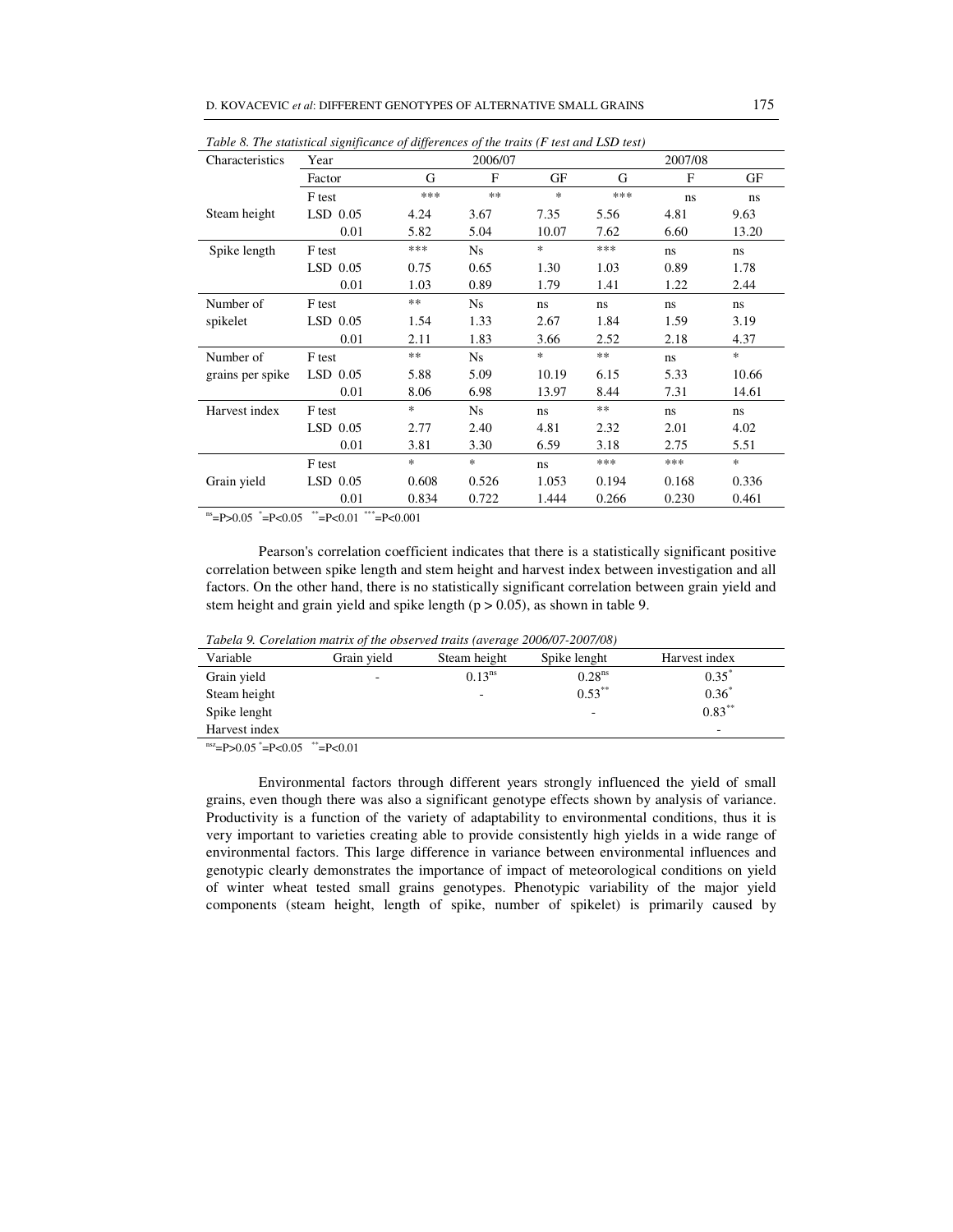differences between the genotypes of the cultivars, while the variation of their products (number of grain per spike and grain yield) depends mainly on the interaction between genotype and environmental factors.

### **CONCLUSION**

The investigation different genotypes of alternative small grains for food technology and their effects on morphological and productive characteristics in organic farming condition leads to the conclusion:

The importance of genotype response to growing conditions on environmental grounds is very large, the choice of the genotype is important as the level of implementation of other cultural practices.

Any difference in the average grain yield depending on genotype, except between compact and durum wheat are highly significant. A high correlation between steam height and grain yield and grain yield and spike length was found.

An alternative crop make a positive contribution by increasing diversity on the farms income base, spreading out the risks reducing weakness in the farm system or broadening the base operations.

### ACKNOWLEDGMENTS

The authors wish to sincerely acknowledge to plant breeder Srbislav Dencic from Institute for Field and Vegetable Crops - Novi Sad, who helped us in choice of investigated alternatives small grains during the study period. This work was suported by Ministry of Education, Sciency and Techological Development Republic of Serbia. Project (TR-31066).

> Received April 04<sup>th</sup>, 2013 Accepted November 05<sup>th</sup>, 2013

### **REFERENCES**

- BAVEC, F. and M. BAVEC (2007): Organic Production and Use of Alternative Crops. Books in Soil, Plants and the Environment, CRC Press, Taylor and Francis Group, 1-116, 2007.
- BERENJI, J. (2009): The role of cultivar and certified seed in organic agriculture. Proceedings of Institute of Field and Vegetable Crops, Novi Sad. 46 (1): 11-16.
- KOVACEVIC, D., S. OLJACA, Z. DOLIJANOVIC, M. SIMIC (2010): Sustainable Agriculture: Importance of Cultural Practices Adaptation in Winter Wheat Technology. Alps-Adria Scientific Workshop Špičák, Cheh Republic. DOI:10.1556/Novenyterm. 59. 2010. suppl. Hungary 1:1-4
- KOVACEVIC, D., S. OLJACA, Z. DOLIJANOVIC (2011): Grain yields of alternative small grains in organic field production. Proceedings. 46<sup>th</sup> Croatian and 6<sup>th</sup> International Symposium on Agriculture. Opatija. Croatia: 80-83.
- KOVACEVIC, D. and B. LAZIC (2012): Modern trends in the development of agriculture and demands on plant breeding and soil management - Genetika, Vol *44,* No. 1, 201 -216.
- MALEŠEVIĆ, M., J. BERENJI, F. BAVEC, G. JAĆIMOVIĆ, D. LATKOVIĆ, V. AĆIN (2010): Organic cereal production Opportunity for agriculture in Serbia. Contemporary agriculture. *59* (3-4). Novi Sad: 400-416.
- MURPHY, K.M., CAMPBELL, K.G., LYON, S.R., S.S. JONES (2007) Evidence of varietal adaptation to organic farming systems. Field Crops Research, *102*(3): 172-177.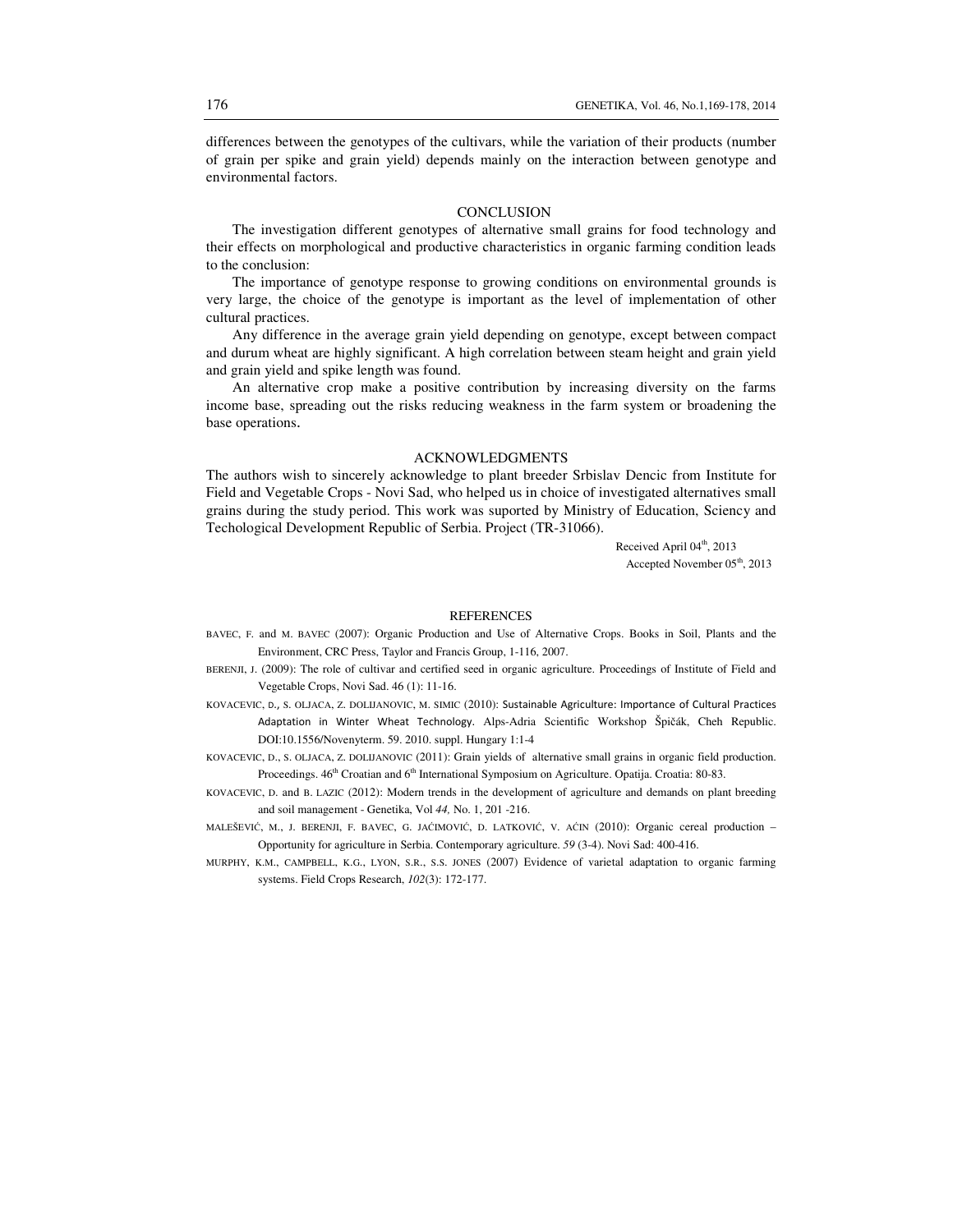- PEARSON, C.H., HALEY, J. J., C. L. JOHNSON (2004): Small grain variety performance tests at Hayden, Colorado 2004.p-23- 28. In H.J. Larsen (ed.). Weston Colorado Research Centar 2004. research report. Technical Report tr 04-05. Agricultural Exp. Stn. and Cooperative Ext. Colorado State Univr. Fort Collins Co.
- PRZYSTALSKI, M., OSMAN, A., THIEMT, E.M., ROLLAND, B., ERICSON, L., ØSTERGÄRD, H., LEVY, L., WOLFE, M., BÜCHSE, A., PIEPHO, P. H., P. KRAJEWSKI (2008): Comparing the performance of cereal varieties in organic and non-organic cropping systems in different European countries. Euphytica, *163*(3): 417-433.
- SINEBO, W., GRETZMACHER, R., A. EDELBAUER (2002): Environment of selection for grain yield in low fertilizer input barley. Field Crops Research, *74*(2-3): 151-162